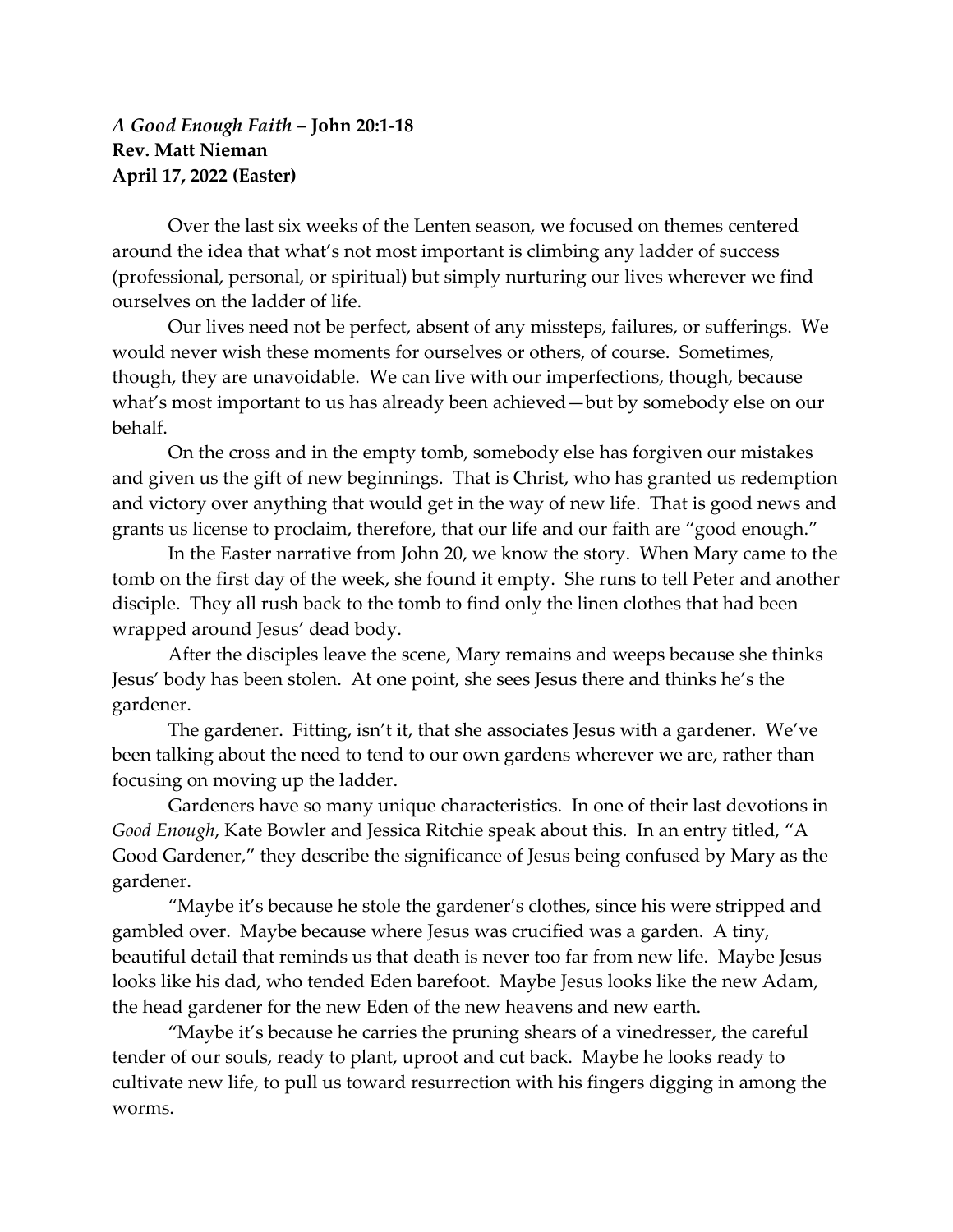"Or maybe this gardener looks like he knows something about hope—hope that Mary desperately needs.

"A gardener knows the kind of hope it takes to sow a seed in the ground, to cover it with manure, to bury it in the cold winter dirt surrounded by naked trees. To leave it be for months, trusting that with the magic amount of water, air and time something new will be born out of a single seed.

"A seed doesn't taste very good or have any real nutritional value. It really has no purpose until it's planted by a good gardener. Yet inside a tiny seed is all the genetic information needed to grow into a complete plant. And, under the right conditions, this tiny special seed will sprout and root, bud and bloom. What grows might provide food, shelter, or awe.

"But the first step to creating life from this insignificant genetic package? *You must bury it.*

"A seed reaches its potential only when it is buried. When things look most lost, most dark, most covered, most long-gone, most hopeless…that's when the seed is undergoing the most important change. Through its death, it might produce much fruit."

With this in mind, Jesus as the gardener seems to be a perfect illustration. The seed of new life was buried in his death and went through such a change that it went on to bear tremendous fruit. That fruit is realized in the church, it is realized in the history of civilization, and it is realized in the lives of every human being who yearns for a new beginning. It is for every person who has seen death and destruction up close and is willing to believe that new life is out there for them.

It is in the possibility that something new and fruitful can grow again. And it comes because, while he looked to be a gardener, he was the resurrected Jesus.

Once again, Jesus is the instigator of the new life granted to us all.

That is a hard reality to accept. At our very core as human beings, it's hard to accept the fact that somebody else, not ourselves, is the one with our destiny in his hands. It's difficult for us to say that our faith is "good enough," that we will let somebody else do the heavy lifting—the planting of the seed, the nurturing of the seed in the ground, and the delicate work of seeing something new grow.

The work of turning something dead into something living is not ours to do. Thank God, it's for the divine. But are we willing to let it happen?

Barbara Brown Taylor once wrote, God "is not in the business of granting wishes. God is in the business of raising the dead, not all of whom are willing." (Christianity Today, April 27, 1998, 93)

Are we willing to say, "Our faith is good enough, and I'm going to let God do the heavy lifting here?"